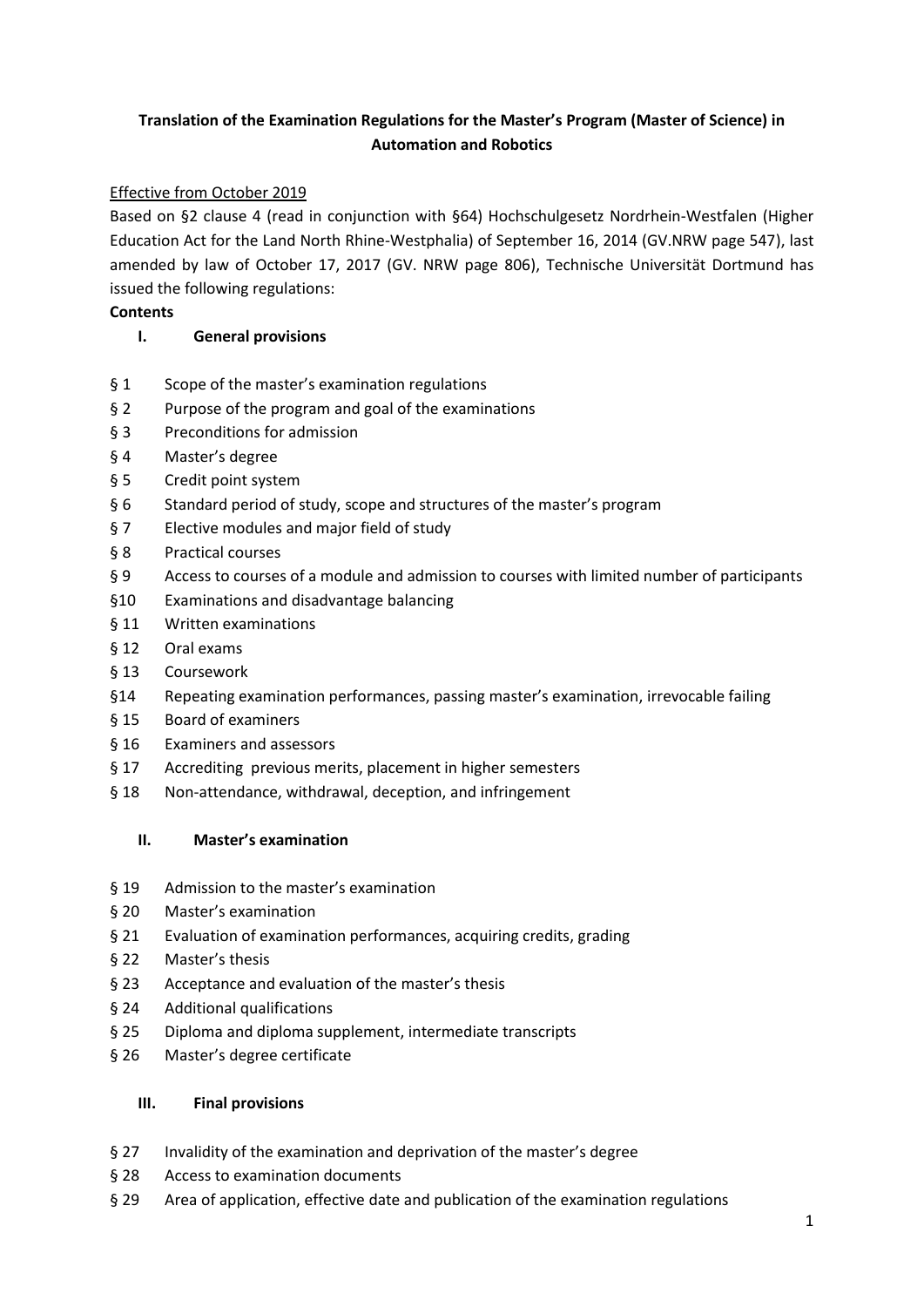### I. General provisions

#### **§1**

#### **Scope of the master's examination regulations**

- (1) These examination regulations apply to the master's program in "Automation and Robotics" of the Faculty of Electrical Engineering and Information Technology at Technische Universität Dortmund. According to §64, clause 2 Hochschulgesetz Nordrhein-Westfalen (Higher Education Act for the Land North Rhine-Westphalia) they define the structures of the master's program.
- (2) The module descriptions include information on the individual elements of study, the respective syllabus and competences to be acquired. They are no inherent part of the examination regulations. They are determined by the faculty boards in charge and need to be communicated to the rector's board.

### **§2**

### **Purpose of the program and goal of the examinations**

- (1) The master's program Automation and Robotics is research-oriented. With its successful completion a further professional qualification is acquired. The goal of the degree course is to impart to students the necessary technical knowledge, skills and methods in the specialist field of robotics and automation , taking into account the demands of working life in such a way that successful students are enabled to carry out and evaluate complex engineering activities independently and with responsibility. In addition the degree course is laid out to form the scientific basis for a possible subsequent doctorate.
- (2) The aim of the master's examination is to show whether candidates are able to analyse problems from different areas out of automation and robotics, to break them down into suitable sub– problems, to solve the latter by applying scientific knowledge and findings and in this way to reach a complete and concise solution. Furthermore, the candidates should prove their capability to develop new scientific methods under supervision and instruction.

# **§3 Preconditions for admission**

- (1) Prerequisite for a successful application to the Automation and Robotics Master's program is a course-related and equivalent special education according to the clauses 2 and 3, and a courserelated aptitude according to clause 5.
- (2) A course-related special education can be attested by
	- a) a bachelor's degree in one of the following bachelor's programs of Technische Universität Dortmund: Electrical Engineering and Information Technology, Information and Communication Engineering, or
	- b) a bachelor's degree or a degree of a comparable program of three years duration (six semesters) at least in one of the following subjects: Electrical Engineering, Information Technology, Computer Science, Mechanical Engineering, Chemical Engineering or a comparable course. That degree has to be completed at a university or university of applied sciences in the scope of the German Basic Law, or
	- c) a bachelor's degree or a degree of a comparable program of three years duration (six semesters) at least. It is possible to get the degree at a university or university of applied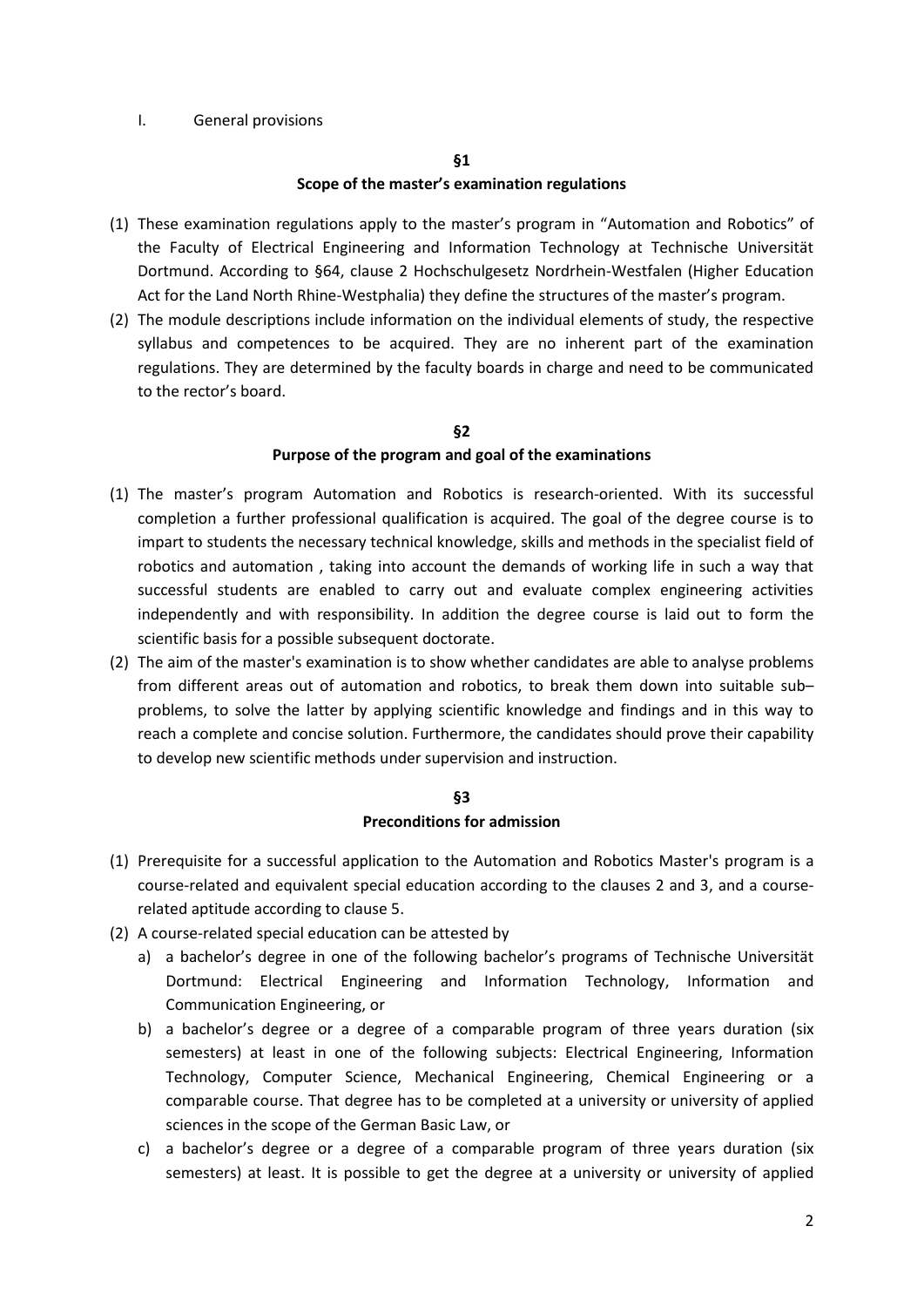sciences outside the scope of the German Basic Law, provided that the board of examiners determines the equivalence of the degree and the program.

- (3) According to clause 2.a and 2.b the equivalence of the bachelor's degree is given, if the course includes the following scientific content:
	- 1. at least 18 credit points in the field of mathematics (Algebra / Analysis) and
	- 2. at least 12 credits in the field of Computer Science / Programming.
- (4) In examining the equivalence of the bachelor's degree the board of examiners shall evaluate in particular whether essential prerequisites were included in sufficient extent and level. Here an overall consideration instead of a schematic comparison shall be performed. Depending on this assessment, the board may issue admission with or without imposing further prerequisites, the latter related to the successful completion of missing coursework, or refuse admission. Prerequisites may be requested to at most 30 credit points and compliance must be proven at the latest by the beginning of the thesis.
- (5) In addition to the course-related special education according to paragraph 2 the study applicants have to show their course-related aptitude. For this purpose, the following criteria must be met:
	- 1. A course-related aptitude can be attested by a bachelor's degree according paragraph 2 graded at least "good" (2,0).
	- 2. The master's program is exclusively in English language, so sufficient knowledge of the English language is required. Is the mother tongue of the applicant not the English language or was the bachelor degree not obtained in a course at a University of one of the countries listed in Appendix A, sufficient English proficiency before taking up studies has to be proven by a certificate of English proficiency.. These language skills (equivalent to C 1 in the common European language Reference System) are considered to be present if the applicant has
		- submitted a certificate of English language proficiency by the following minimum TOEFL scores: paper based: 590, computer based: 243, internet based: 95, IELTS: 7.

The admission committee decides on the approval of other internationally accepted English language certificates (e.g. GRE, Cambridge Proficiency Certificate). Knowledge of the German language is no precondition. A regular language test is required in any case, bonafide certificates are not accepted.

# **§4**

### **Master's degree**

Based on the successful completion of the master's examination Technische Universität Dortmund – through the Faculty of Electrical Engineering and Information Technology – will award the degree "Master of Science" (M. Sc.).

# **§5 Credit point system**

(1) The program is based on a credit point system, which is compatible with the European Credit Transfer System (ECTS).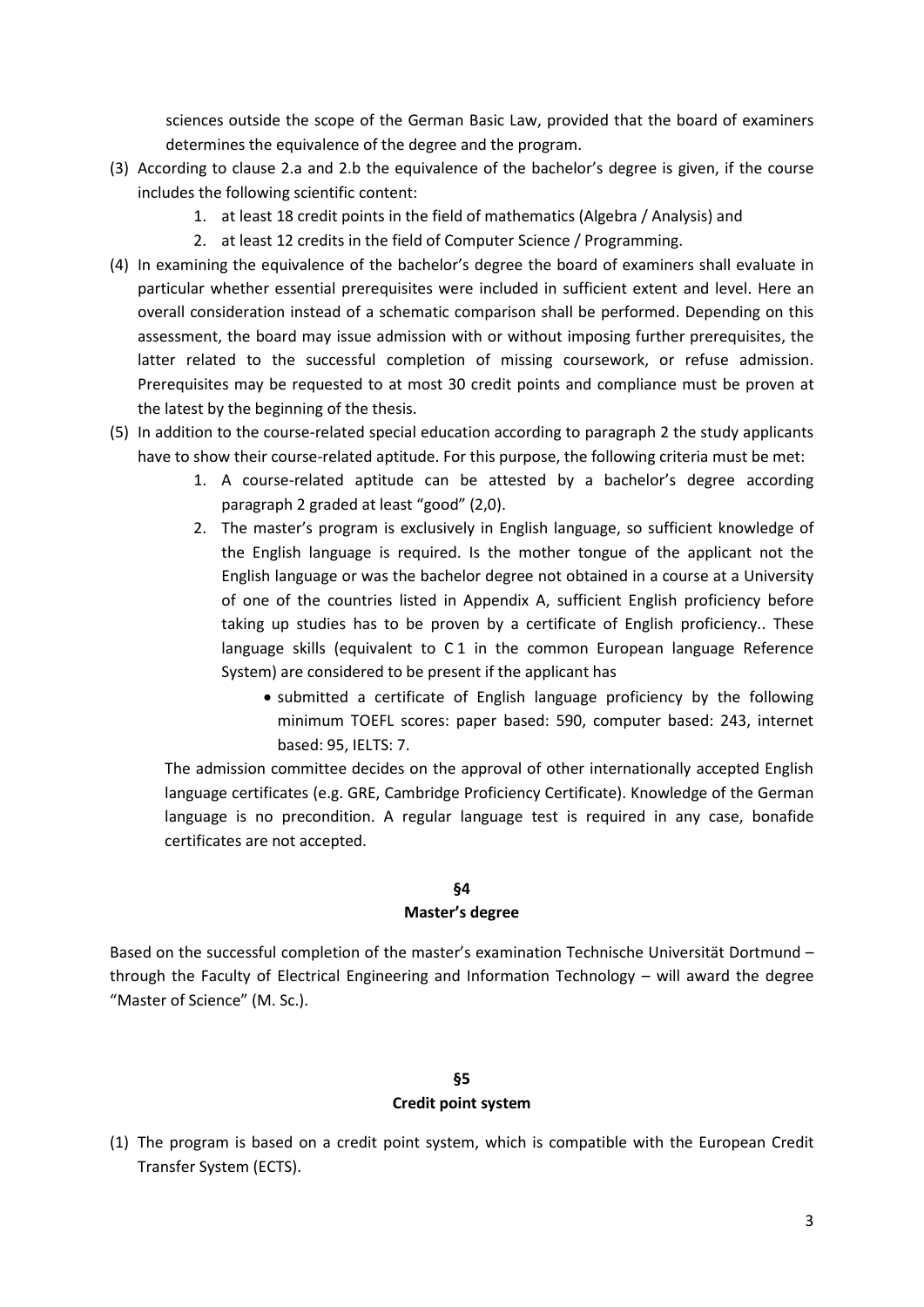- (2) Each module is assigned, according to its study effort, a number of credit points. One credit point corresponds to one ECTS point. It is rewarded for an achievement requiring a workload of about 30 hours. Accordingly, 30 credit points need to be acquired per semester in general.
- (3) Credit points are being awarded after having successfully completed the respective modules.

### **Standard period of study, scope and structures of the master's program**

- (1) Including time for working on the master's thesis, the standard period of study is four semesters (two years).
- (2) In total, the master's program covers 3600 working hours and 120 credit points respectively. Courses fall into compulsory classes (mandatory courses, course lab, general education, project group, and master's thesis) and elective subject areas.
- (3) The program is composed of modules. A module must allow completion in at most two semesters. Modules offer well defined content and time frame, are self-contained subject fields totaling 5 credit points at the minimum.
- (4) The master's program can be entered in winter semester only.
- (5) The medium of instruction in all classes is English.
- (6) The structures of the master's program, the credit points, the examination forms, and program schedule are listed in the appendix.

### **§7**

### **Elective modules and major field of study**

- (1) From the elective courses of the master's program the students select one of the three following major fields of study:
	- 1. Process Automation
	- 2. Robotics
	- 3. Cognitive Systems.
- (2) During the second and third semester, altogether 45 credit points have to be earned from the elective courses. At least 30 credit points have to be earned from within the selected major field of study. The remaining elective modules will be individual elected by the candidates. The elective modules are adapted to the scope of their subjects and afford from 5 to 10 credit points. Depending on the students decision 5–9 elective modules have to be completed.
- (3) Precondition for selecting Process Automation as the major field of study is to complete successful the module "Process Automation".

# **§8**

#### **Practical courses**

- (1) The practical courses of master's degree include in total 450 student work hours, which are divided into the module course lab (90 student working hours), which is to be completed in the first semester and the module project group (360 student work hours), which is to be completed in the third semester.
- (2) 3 credit points can be earned with the module course lab Details are described in the module descriptions.
- (3) 12 credit points can be earned with the module project group. Such a group will conducted in a working team of students. Each project group comprises a report which has to be compiled as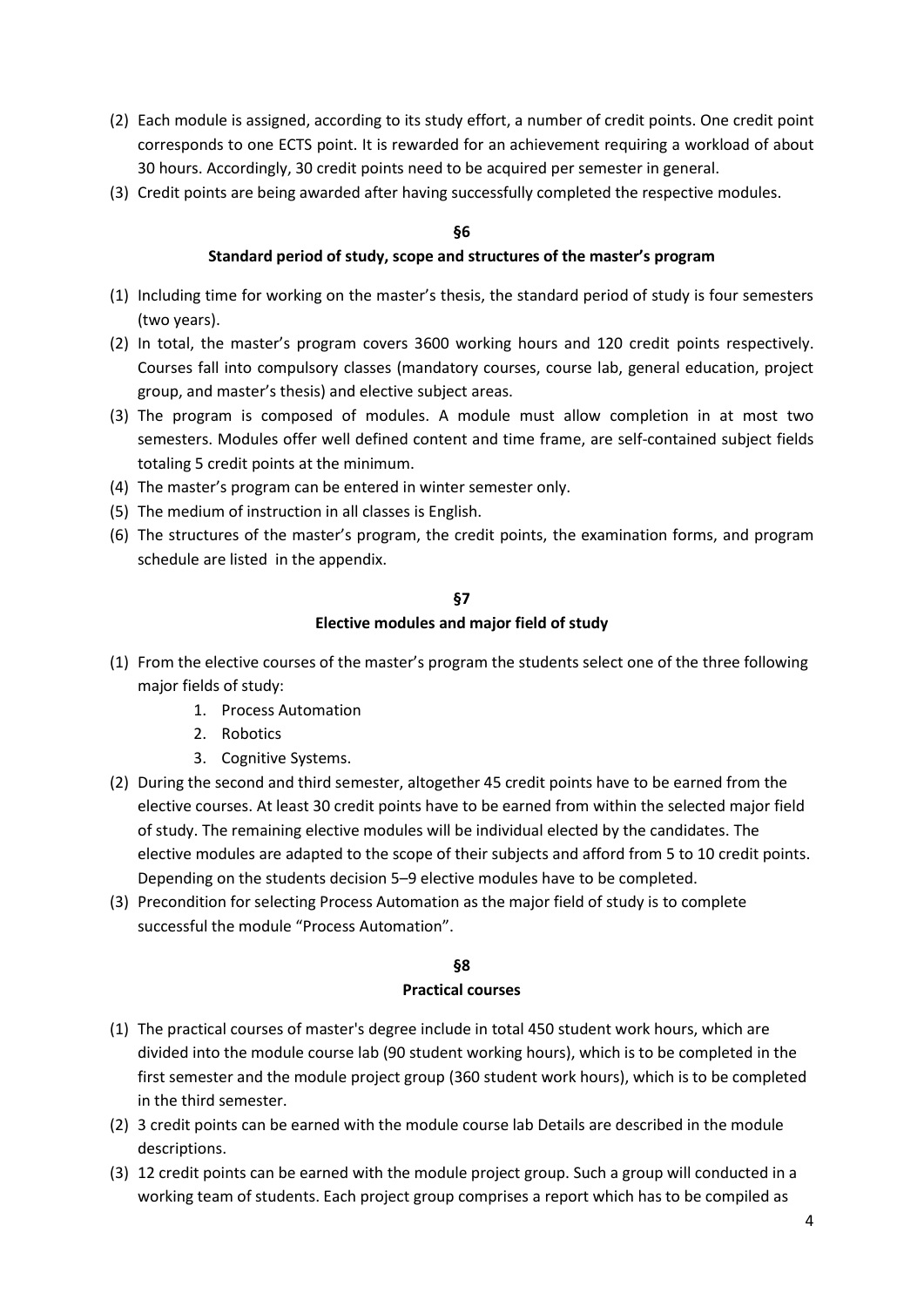individual item of each participant. Provision has to be taken that the individual work can clearly be distinguished in order to be used as rationale for grading during evaluation. Details are described in the module descriptions.

### **§ 9**

# **Access to courses of a module and admission to courses with limited number of participants**

- (1) Access to the courses of a module may be subject to certain conditions, in particular the successful completion of other modules. The individual admission requirements of the modules can be found in the module descriptions of the module handbook.
- (2) The courses of the Master program Automation and Robotics can be limited in number of participants for the reasons stated in § 59 paragraph 2 sentence 1 HG.
- (3) The limitation of the number of participants as well as a maximum number of participants for the respective courses shall be determined by the Faculty Council of the Faculty of Electrical Engineering and Information Technology in agreement with the participating faculties and will be announced in a suitable manner.
- (4) If the number of applicants exceeds the admission capacity, the Dean or one of his or her instructors or instructors with the participation of the Faculty Commission for Teaching and Studies regulates access at the request of the respective teacher, the candidates must be considered in the following order:
	- 1. Students who are dependent on attending the course at the time of their studies, provided that they have been enrolled in the Master's program Automation and Robotics at the Technische Universität Dortmund or have been admitted as second-handers pursuant to § 52 (2) HG.

First, students whose study plan has allocated the respective module in exactly the term in which they do apply, are considered to be dependent.

Second, students who apply during the last term of their studies or beyond the tentative time frame are considered to be dependent in case the credits gained will enable them to start the master thesis work.

- 2. Students who are not required to attend the course at the time of their studies, provided that they have been enrolled in the Master's degree program in Automation and Robotics at the Technische Universität Dortmund or have been admitted as second-handers pursuant to § 52 (2) HG.
- 3. Students admitted to the respective course as second listeners in accordance with § 52 (1) HG.
- 4. Other students of the Technische Universität Dortmund, provided they meet the requirements for participation in the course.
- (5) If a selection is required within a group, the candidates must be considered in the following order:
	- 1. Students with long-term or permanent physical disability, chronic illness or nursing care (caring for children living predominantly in the household, care of the spouse, the registered partner or one or a straight line relative or first-degree relatives if this or this is in need of care).
	- 2. Students for whom it is mandatory to repeat a course in the relevant module.
	- 3. Students who have participated in all the courses recommended in the relevant Module Descriptions of the Module Handbook.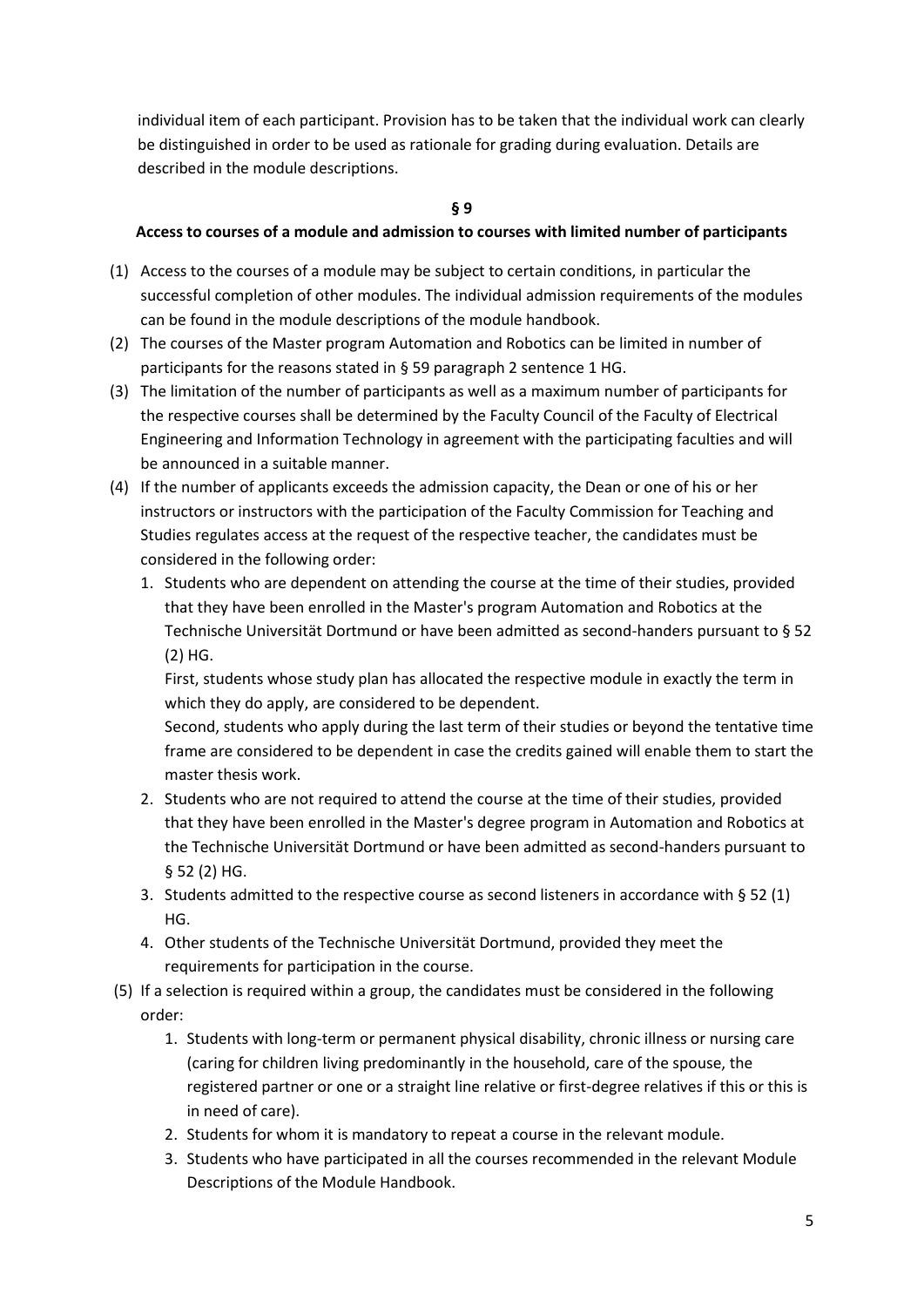- 4. After the other criteria have been exhausted, the lot is decided.
- (6) The existence of the conditions related to the criteria in paragraph 5 (1), (2) and (3) shall be asserted by the candidates themselves in the course of the application process within specified published time limits to the dean.
- (7) Within the scope of the available resources, the Faculty of Electrical Engineering and Information Technology shall ensure that the students referred to in paragraph 4 (1) do not incur any or at most a time loss of one semester due to the limitation of the number of participants.

### **Examinations and disadvantage balancing**

- (1) Each module is completed by at least one module examination. Two topic-related elective modules can also be completed by a common module examination. The module combination in which a common module examination is possible are defined in the module descriptions. The module examination is performed graded or ungraded.
- (2) Students shall take the module examinations primarily in the form of written tests or oral examinations. The responsible lecturers may define other suitable forms of examinations upon approval by the board of examiners.
- (3) Form and content of the module tests are defined in the module descriptions of the module handbook. The exam dates are set by the chairman of the board of examiners. The examination dates and the names of the examiners are to be announced as early as possible, but not later than four weeks before the end of the semester. The registration for the module examinations must be made at least one week before the examination date. The initial registration for the examination has to take place at the latest at the end of the semester in which the course was provided assigned to the course schedule. Does the registration for the examination not take place within the next three semesters, the claim of examination expires, unless the candidate proves that he or she is not responsible for the failure.
- (4) Module examination dates have to be offered twice per year This scheme ensures that a candidate not having passed the exam the first appointment, may participate in the examination of the second appointment.
- (5) In modules which are completed by a module examination specific performances may be requested in the individual courses constituting preconditions for the completion of the module. Students shall take these performances in particular in the form of giving presentations, semester papers, specific practical examinations, written tests, and oral examinations. The performance may either be graded or rated as "pass" or "fail". In order to participate in the module examination the candidate needs to provide evidence of having successfully completed all performances requested in this module.
- (6) The requirements of a study performance are in form and content well below the requirements of a test. Where the nature of the study performances is not defined in the module descriptions, it is made by the examiners at the beginning of the event known.
- (7) For module examinations in the written form, a processing time of at least one up to a maximum duration of three hours must be provided. The test duration is specified in the module descriptions. The exam will be carried out under supervision and are not public. Legal aid may be given no later than four weeks before the examination by the respective examiners. The results of the written examination will be given no later than eight weeks after the examination date, whilst requirements of data protection are observed.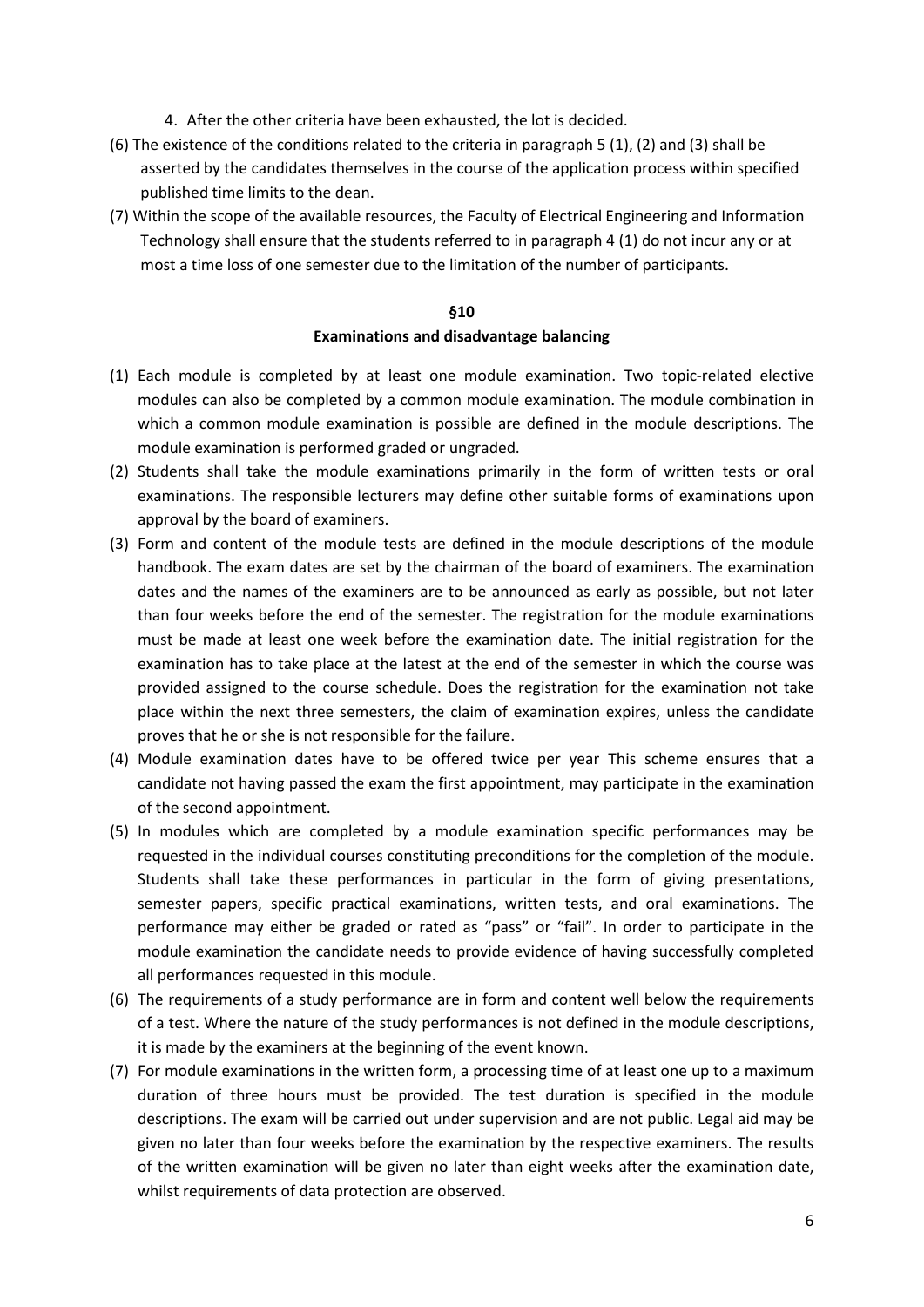- (8) Examinations can be performed wholly or partly in multiple-choice method. In particular, by using this method it has to be ensured that the examination is based on the knowledge and appropriate content from the modules and enable reliable testing results. For tests that are to be assessed by two examiners, the examination questions from both examiners are developed together. In the preparation of exam questions those responses which are accepted as correct have to be clearly determined.
- (9) An individual oral examination lasts at least 30 and at most 45 minutes. If group examinations take place the test period shall be extended accordingly. Oral examinations are conducted by several examiners or one examiner in the presence of a competent assessor or a qualified observer as a single test or as a group examination with a maximum of three students. The main results of the examination shall be recorded in a log. Before determining the grade, the examiner has to listen to the assessor or assessors. The result of the audit must be disclosed to the students directly after the the oral examination. Students who wish to take the same test at a later time will be admitted according to the spatial opportunities as listeners, unless the students to be tested do not agree. This permission does not extend to the consultation and announcement of the examination results. In case of interference or disturbance of testing these persons may be excluded from the examiner as a listener or listeners.
- (10) Examinations in written or oral form, with which a program is completed, and in repeated tests in their final failure when non compensatory ability is provided must be assessed by at least two examiners according to §12 (§65 clause 2, Hochschulgesetz).
- (11) For teaching subject (with exception of lectures) in which the specific teaching goals require a continuous and active participation of students (e.g. laboratory experiments, practical sessions, security briefings, case studies, discussion coaching) presence may be defined as mandatory. The responsible teaching person will impose this restriction in mutual agreement with the board of examiners and maintaining principles of proportionality. The ruling conditions will be checked with respect to each case. The specifics of the respective course have to be pondered against the rights of free studies and a decision has to be made if and in which scope mandatory presence is required to reach the teaching goal or if other means of learning, e.g.: self contained studies alone or in study groups, could yield the same effect. An infringement of the freedom of study, taking into account constitutional rationales, is justified only in this very strict set of preconditions. It is therefore illegitimate in any case to constitute obligatory presence in blanket and detached from the individual case. The detailed rules of presence with reference to the particular course will be disclosed to the students in appropriate form at the beginning of the course.(12) In case students substantiate by medical certificate that they cannot take an examination (entirely or partially) in the scheduled form or within the period fixed due to prolonged or permanent physical handicap or chronic disease the chairman of the board of examiners shall set an alternative form or period for the examination to be taken. In case of doubt the relevant person or office in charge of handicapped students' issues must be consulted. Examination procedures consider the legal maternity periods and the periods of parental leave as well as times absent due to the necessity to tend a material partner, a registered partner, or a first-degree relative or a person related by marriage of the first degre Attests a student by a medical certificate that he or she is to prolonged or permanent physical disability or chronic illness unable due to take an examination in whole or in part, in the form provided or period, determines the chairman of the board of examiners in what form or other period, the module will be assessed. In case of doubt, the person or body responsible for questions about interests of disabled students (e.g. Dortmund disability and study center  $-$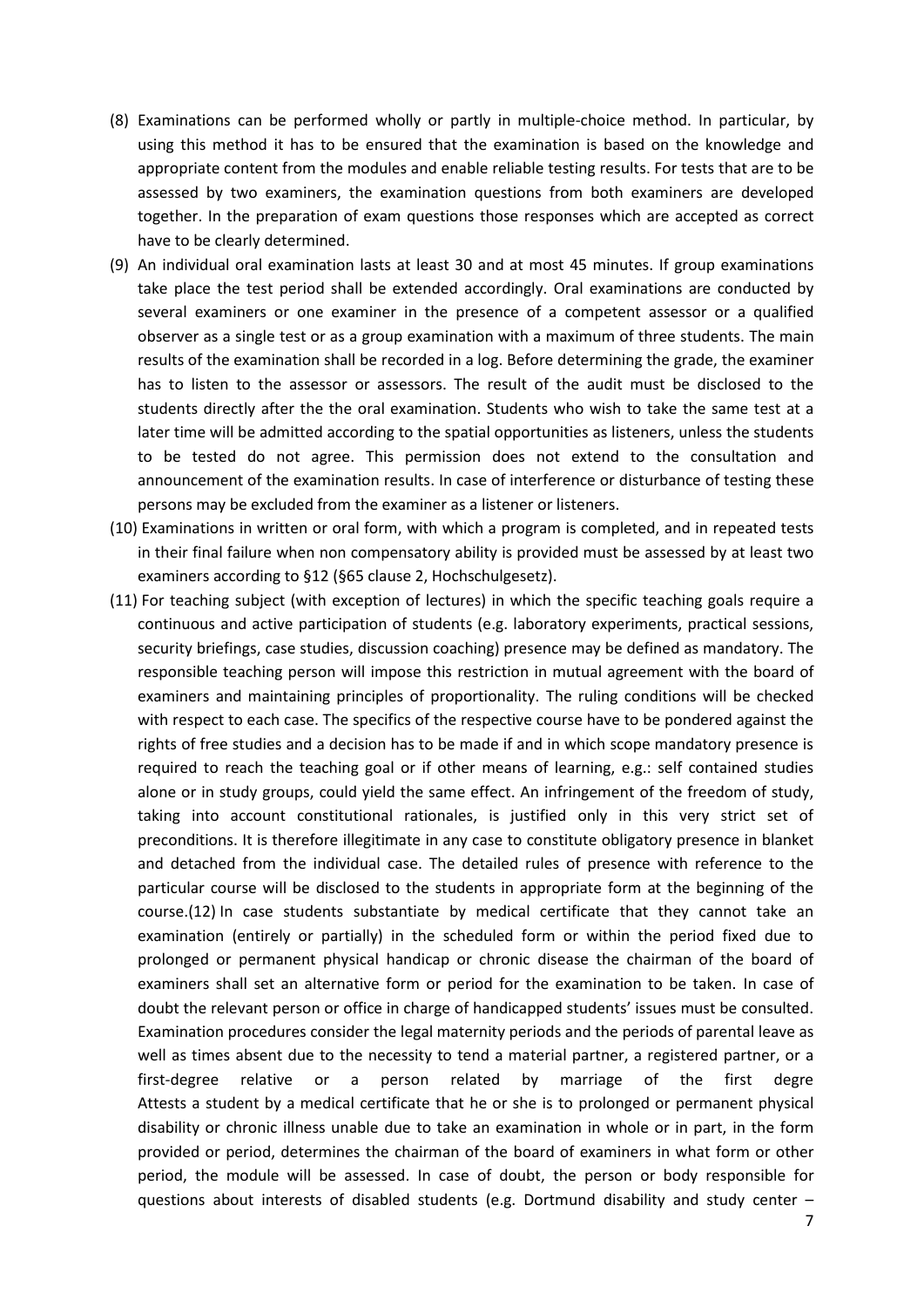Dortmunder Zentrum Behinderung und Studium) is involved. Testing procedures take into account the statutory maternity leave periods and downtime by taking care of the household living, predominantly providing care children, the care of the spouse, registered partner / registered civil partner or a in a straight line relative or first degree by affinity, if this or that is need of care .

(12) The tests are conducted in English.

# **§ 11 Written examinations**

- (1) Examinations in the form of a written exam must be assessed by at least one examiner in accordance with § 21 (1) and (2). If the written exam is the last possible attempt at repetition, or if the course is completed with the written exam, the thesis must always be graded by two examiners or one examiner. If the written exam is taken by two examiners or one examiner, each examiner will determine a single grade for the written exam in accordance with § 21 (1). The grade of the written examination to be determined according to the standard of assessment according to § 21 (7) is the arithmetic mean of the individual grades. However, the grade of the written exam may only be "sufficient" (4.0) or better or "passed" if both examiners have at least the individual grade "sufficient" (4.0) or "passed". If only one examiner rates the written exam as at least "sufficient" (4.0), the examining board will appoint a third examiner to evaluate the exam. If the third examiner is at least "satisfactory" (4.0), the grade of the written exam will be the arithmetic mean of the two better grades, otherwise the grade will be "insufficient" (5.0),
- (2) The duration of the written exam is at least one and not more than three time hours for module examinations. The duration of the exam is specified in the module descriptions of the module handbook.
- (3) The written exam is conducted under supervision and is not public.
- (4) The aids approved for the written examination will be announced at the latest four weeks before the examination.
- (5) The results of the written tests will be announced at the latest eight weeks after the date of the examination, whereby the requirements of data protection are to be observed. If it is the first examination date, the results must be announced in good time so that registration for the second appointment is possible, ie. H. at the latest two weeks before the second appointment.
- (6) Written examinations can be carried out in whole or in part in the answer-choice procedure. In particular, when using this procedure, care must be taken to ensure that the examination tasks are geared to the contents and required knowledge conveyed in the modules or the corresponding courses, and that they allow reliable examination results. In the case of examinations to be assessed by two examiners or one examiner, the examination questions are jointly developed by both examiners or one examiner. In the preparation of exam questions, it has to be decided which answers are accepted as correct.

# **§ 12**

#### **Oral exams**

- (1) The oral examinations take at least 30 and at most 45 minutes for each student or student in module examinations.
- (2) Oral examinations are taken either by an examiner in the presence of a competent assessor or by two examiners or an examiner as group examinations with a maximum of three students or as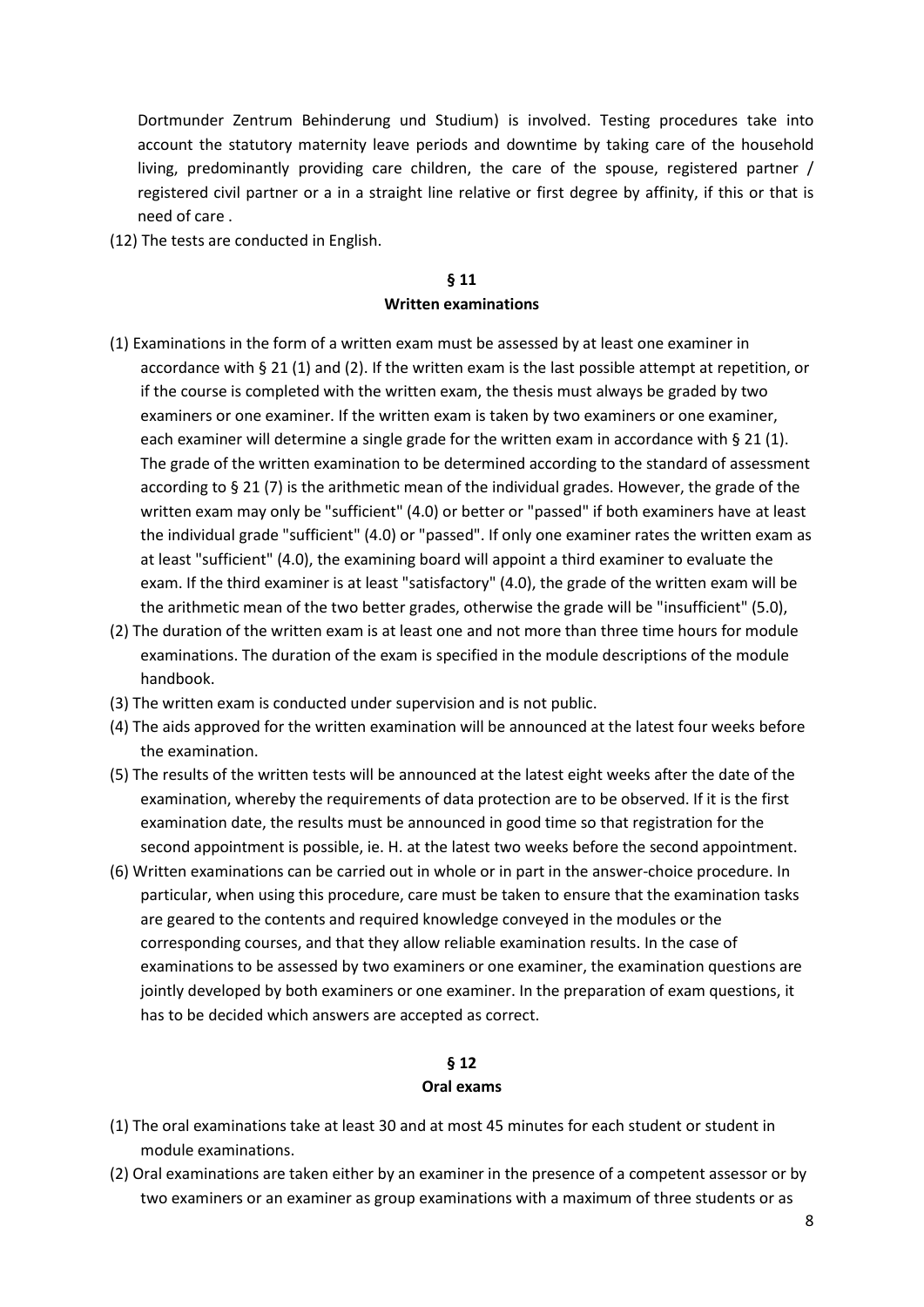individual examinations. If the test is the last possible repeat test or the study is completed by the exam, the exam must always be graded by two examiners or one examiner.

- (3) If the oral examination is taken by an examiner, the examiner must hear the observer before setting the grade according to  $\S 21$  (1). If the oral examination is taken in front of two examiners or one examiner, each examiner will determine a single grade for the oral examination according to § 21 (1). The grades of the oral examination are determined from the arithmetic mean of the two individual grades in accordance with § 21 (7). If only one examiner assesses the oral examination as at least "sufficient" (4.0), the exam will be given to two other examiners or an examiner appointed by the Examination Board, without credit a failed attempt repeated.
- (4) The essential items and results of the oral test shall be recorded in a minutes. The result of the examination must be announced to the candidate following the examination.
- (5) Students who wish to undergo the same examination in a later examination period are admitted as listeners according to the spatial conditions, unless the candidate contradicts. The admission does not extend to the consultation and announcement of the examination result.
- (6) In the case of an influence or disturbance of the examination these persons can be excluded by the examiner as a listener.

# **§ 13 Coursework**

- (1) In modules that conclude with a module examination, additional study credits may be required in the individual courses. These may be in particular: papers, chores, certified internship attempts, practical exercises, written or oral performance reviews, lectures or minutes. Course achievements can be graded or "passed" or "failed". Section 21 (4) lit. b does not apply. The prerequisite for participation in the module examination is the successful completion of all coursework required in this module. The required coursework must therefore all have been graded at least "sufficient" (4.0) or rated as "passed". Study achievements are evaluated by the examiner in the respective module.
- (2) The requirements of a study achievement are in form and content clearly below the requirements of a module examination. Insofar as the form in which a coursework is to be provided for a module is not defined in the module descriptions of the module handbook, it will be announced by the teacher or instructor at the beginning of the course.
- (3) Course achievements should prepare for the module examination. Since the content of an event may change over time due to technological advances, the fulfillment of this task is not guaranteed if there is too long a gap between successful completion of the coursework and module examination. Therefore, the Examination Board, in consultation with the examiners, determines the validity period of individual passed course achievements in a module and announces this by posting before the beginning of the corresponding course.

### **§14**

#### **Repeating examination performances, passing or failing the master's examination**

- (1) Examinations can be repeated twice in case they have been rated or are considered as failed. Failing an elective module can be compensated by successfully completing another elective module. Examinations which have been passed successfully can not be retaken.
- (2) Notwithstanding clause 1, the master's thesis can be repeated once and as a whole.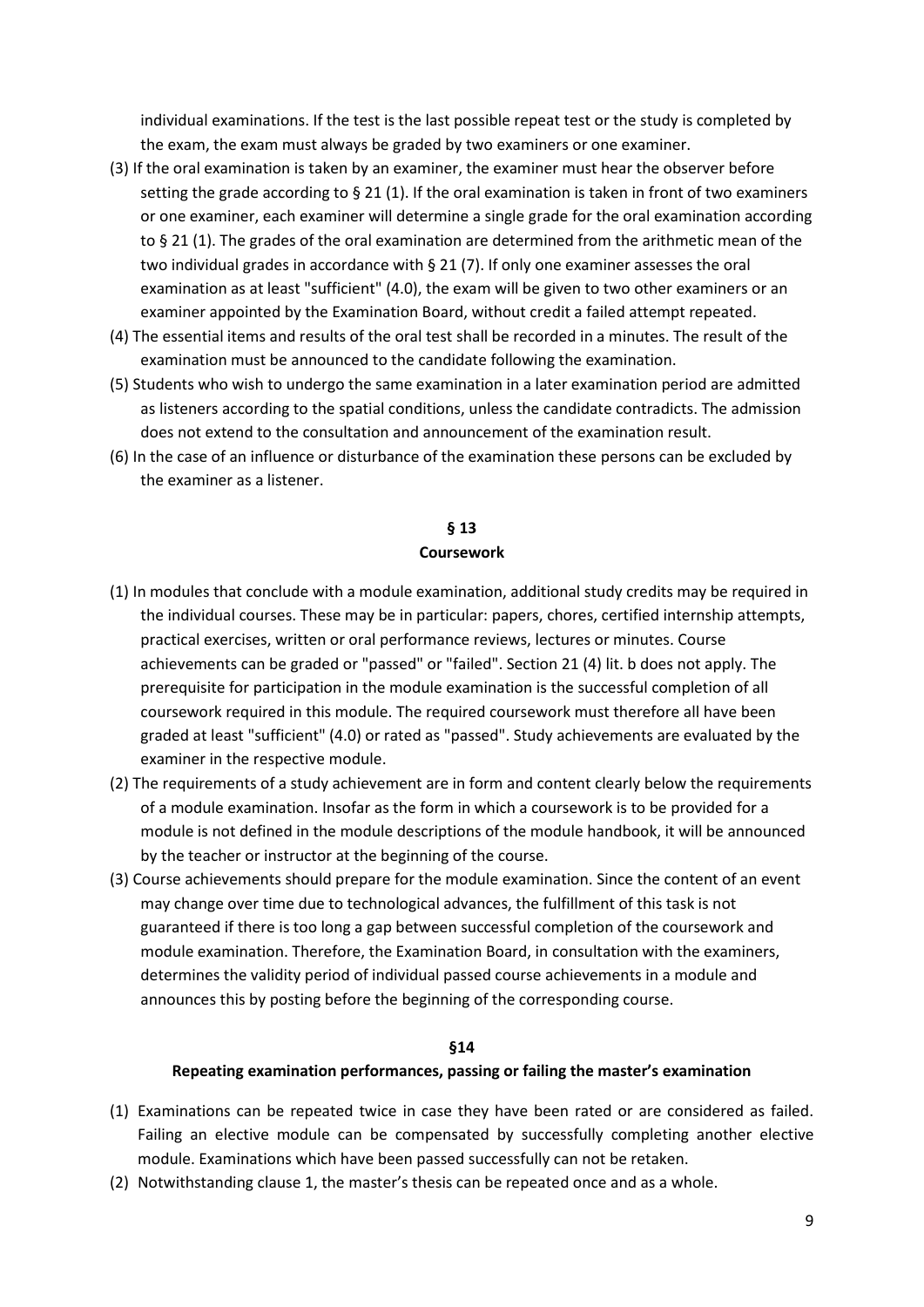- (3) The master's examination is passed when all 120 credit points earned through examinations as well as by the master's thesis have been acquired.
- (4) The master's examination as a whole is finally rated as failed when
	- a) the master's thesis has again been rated or is considered as failed after repeating it or
	- b) the candidate missed to acquire the required minimum number of credit points or
	- c) one compulsory module has finally been rated as failed or
	- d) the examination claim is extinguished according to §9 clause 3.
- (5) When the master's examination is finally rated as failed or when one examination performance is finally considered as failed the chairman of the board of examiners towards a written notification to the candidate. The notification shall include information on legal remedies. On request, the candidate may be issued a certificate on the examinations which have been successfully taken; it includes the information that this certificate is not intended for submission at other universities.

#### **Board of examiners**

- (1) For the organization of examinations and for the tasks resulting from these examination regulations the Faculty of Electrical Engineering and Information Technology establishes a board of examiners. This board of examiners consists of members of all faculties that are taking part of the program.
- (2) A board of examiners consists of seven members, namely four members from the group of professors, one member from the group of academic staff, and two members from the group of students. The members of each group are being elected separately by the faculty board for a period of three years, members of the group of students for a period of one year. Re-election is permissible. Furthermore, the student advisor joins the board of examiners with no vote. The composition of the board of examiners will be announced by the Dean of the Faculty.
- (3) The board of examiners elects the chairman as well as the deputy chairman from the members of the group of professors. The faculty board elects representatives for the members of the board of examiners except for the chairman and her/his deputy. Re-election is permissible.
- (4) The board of examiners shall ensure that the provisions of the examination regulations are complied with and that examinations proceed as scheduled. It shall in particular be responsible for resolutions regarding objections to decisions made in the course of the examination procedure and for decisions on cross-faculty questions and problems. Moreover, the board of examiners shall report regularly, at least once a year, on the development of examinations and the periods of study. It shall make suggestions regarding the reform of examination regulations and the curriculum. The board of examiners may transfer current tasks (e.g. issues of validation, decisions to be made at short notice, special missions etc.) to the chairman; this does not apply to decisions on objections and to the report to the faculty.
- (5) The board of examiners shall have a quorum when, apart from the chairman or his/her deputy and a further member from the group of the professors, at least one more member entitled to vote is present. The board of examiners decides by simple majority. In the event of a tie the vote of the chairman decides. Student members do not participate in educational-academic decisions. These are in particular the assessment, approval, or accrediting of performances, the definition of examination questions, and the nomination of examiners and assessors.
- (6) Members of the board of examiners may be present at examinations.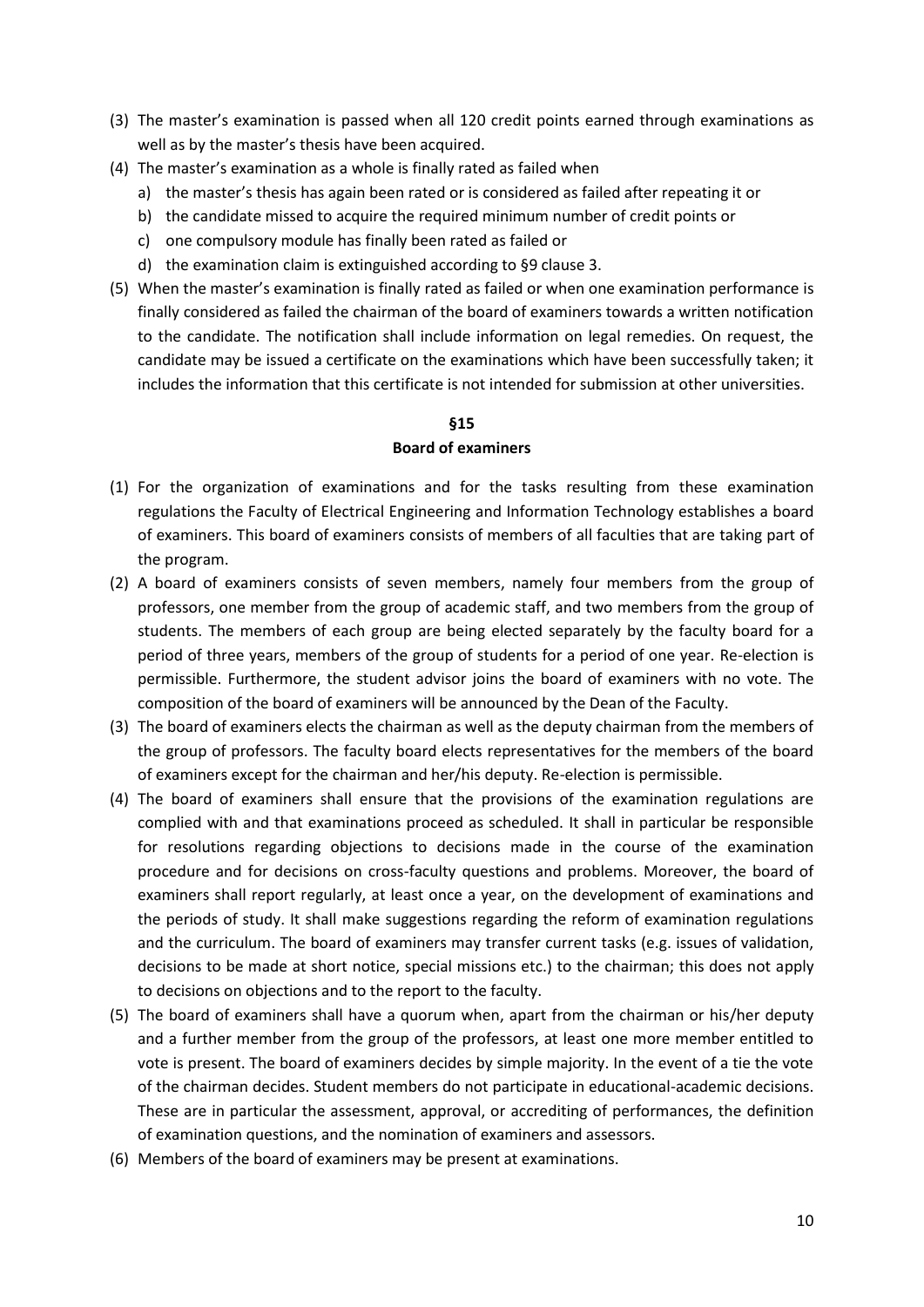- (7) Meetings of the board of examiners are non-public. Members of the board of examiners, examiners, and assessors are subject to official secrecy. In the event that they are not in state employment, the chairmen shall oblige them to secrecy.
- (8) Current business of the board of examiners is accomplished by the Central Examination Administration (Zentrale Prüfungsverwaltung).

### **§16 Examiners and assessors**

- (1) The board of examiners appoints examiners and assessors according to the statutory provisions. It may transfer the appointment to the chairman of the board of examiners. Professors of the Technische Universität Dortmund and other authorised persons according to §65, clause 1 Hochschulgesetz Nordrhein-Westfalen may be appointed as examiner. A person having completed a diploma or master's examination in the corresponding subject or being able to prove relevant qualifications may be appointed as assessor.
- (2) Examiners shall carry out their activities as examiners independently.
- (3) Candidates may propose examiners for the master's thesis. Where possible, these proposals shall be taken into account; however, no claims may be based on a proposal made by a candidate.

# **§17 Accrediting performances, placement in higher semesters**

- (1) Performances completed in the same course of studies at other universities within the scope of the German Basic Law are accredited without verification of equivalency.
- (2) Performances completed in other courses or studies or at institutions other than universities within the scope of the German Basic Law are accredited provided that the equivalency is verified and approved performances completed at universities beyond the scope of the German Basic Law are accredited on request provided that the equivalency is verified and approved. Equivalency is verified and approved when performances substantially comply with those of the corresponding course of studies at Technische Universität Dortmund in terms of content, scope, and requirements. Here an overall consideration and evaluation shall be carried out rather than a schematic comparison. Regarding the equivalency of performances obtained at foreign universities, the equivalence agreements approved by the Kultusministerkonferenz (Conference of Ministers of Cultural Affairs) and the Hochschulrektorenkonferenz (German Rectors' Conference) as well as agreements made within the scope of university partnerships shall be considered. Moreover, in case of doubt as to the equivalency the Central Office for Foreign Education (ZAB) may be consulted.
- (3) Credit points earned within the scope of ECTS are accredited when the necessary requirements are complied with. Before the students go abroad a written agreement shall be made between the student, a representative of the host university setting type and scope of the credit points to be accredited, unless the exchange takes place within a cooperation agreement.
- (4) For performances completed in state-approved distance learning programs or in distance learning units developed by the Land North Rhine-Westphalia in cooperation with other Länder and the State clauses 1 and 2 apply accordingly.
- (5) Applicants who are qualified to enroll in a higher semester due to a placement test according to §49, clause 12 Hochschulgesetz Nordrhein-Westfalen shall be accredited the knowledge and skills demonstrated in the placement test for the benefit of performances of their master's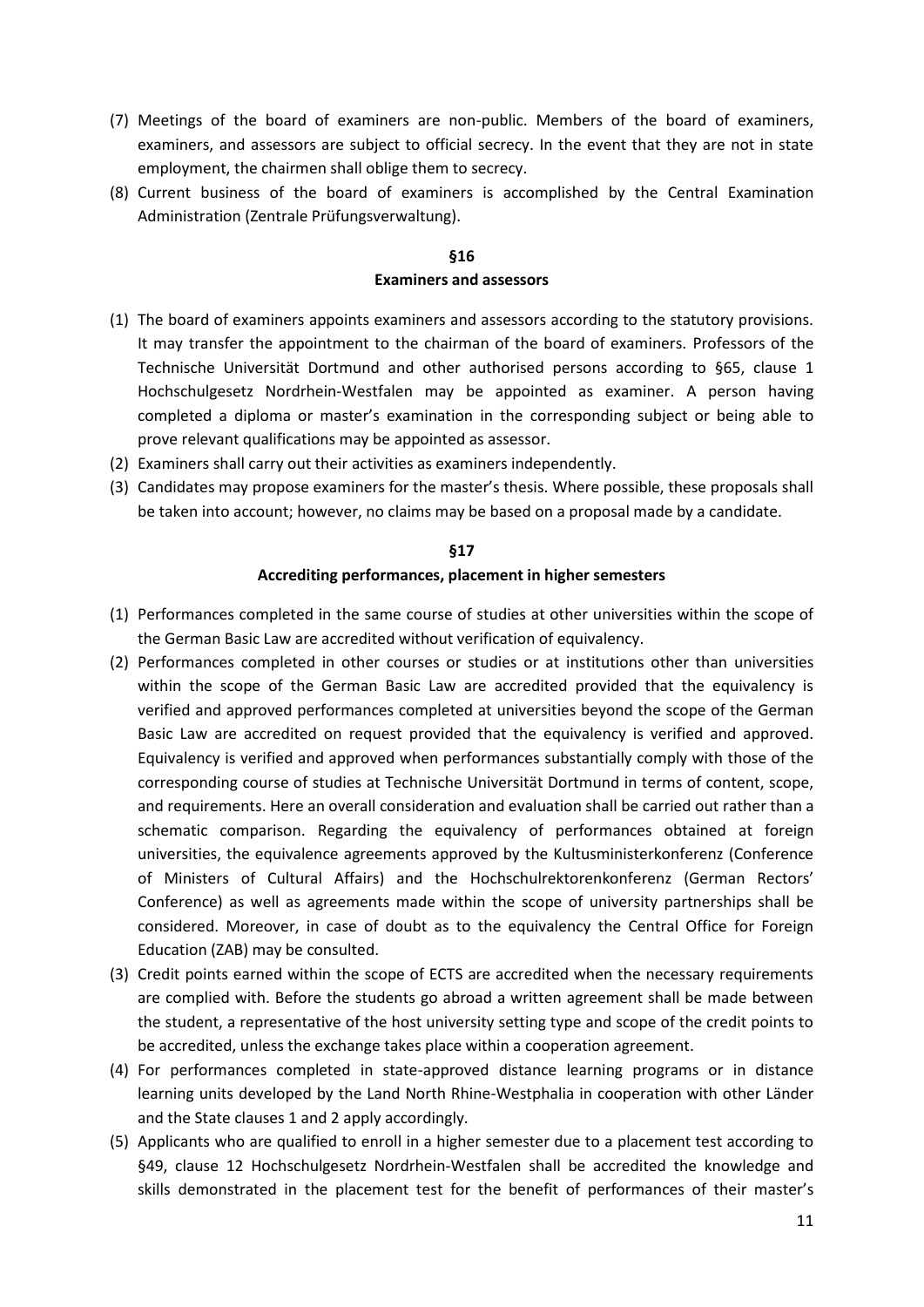examination. Statements made by the board of examiners in the diploma regarding the placement test are binding.

- (6) Credits, which are, in accordance with clauses 2 to 5, not equivalent, but which were performed in the scope of the German Basic Law or in a State which ratified the "Convention on the Recognition of Qualifications concerning Higher Education in the European Region" (Lisbon Recognition Convention of April 11, 1997) will then be credited if no substantial difference to the performance of the program is determined.
- (7) Relevant professional activities may be counted on practical courses.
- (8) For the purpose of counting performances and credits in the same or related courses not only passed, but also failed exams are taken into account
- (9) The board of examiners is responsible for accrediting performances according to clauses 1 to 8. Before making statements on the equivalency a competent subject representative shall be consulted.
- (10) In case the requirements of clauses 1 to 6 apply students have the legal right to their performances being accredited. Accrediting of performances which have been completed within the scope of the German Basic Law is carried out ex officio. Students need to present the documents necessary for accrediting.
- (11) If performances are accredited grades shall be transferred on-to-one and included in the final grade provided that the grading systems are comparable. In case of non-comparable grading systems the performances shall be commented as "pass". Accredited performances shall be indicated in the diploma.
- (12)Based on study and examination performances accredited according to the provisions in clauses 1 to 7 a maximum number of 60 credit points may be acquired.

#### **§18**

#### **Non-attendance, withdrawal, deception, and infringement**

- (1) An examination performance shall be deemed to be graded "insufficient" (5.0) when the candidate does not appear on the date of the examination without good reason or when he or she withdraws from the examination without good reason after the examination has begun. The same applies to written examinations which are not completed within the time permitted.
- (2) The reasons put forward for withdrawal or unexcused absence shall be given and substantiated to the board of examiners without delay by written notice. In case of illness of the candidate or of a child which is mainly being taken care of by the candidate a medical certificate is demanded. In case of illness of the candidate the medical certificate must comprise the medical findings and attest in a generally intelligible way the inability to take an exam. Should the board of examiners not accept the reasons put forward the candidate will be given written notice.
- (3) If a candidate attempts to influence the examination performance by deception (e.g. by using non-authorised aids, by using text passages without making them as a quotation, by copying from other examinees, etc.) the examination is graded "insufficient" (5.0). The respective examiner or the supervisory staff take the decision whether an attempt of deception must be assumed. If an attempt of deception according to sentence 1 is discovered during an examination by the supervisory staff the candidate may be disqualified from taking the respective examination. In this case the examination shall be graded "insufficient" (5.0). A candidate trying to disturb the correct procedure of the examination may, after admonition, be disqualified from continuing the examination by the examiner or supervisory staff. In this case the examination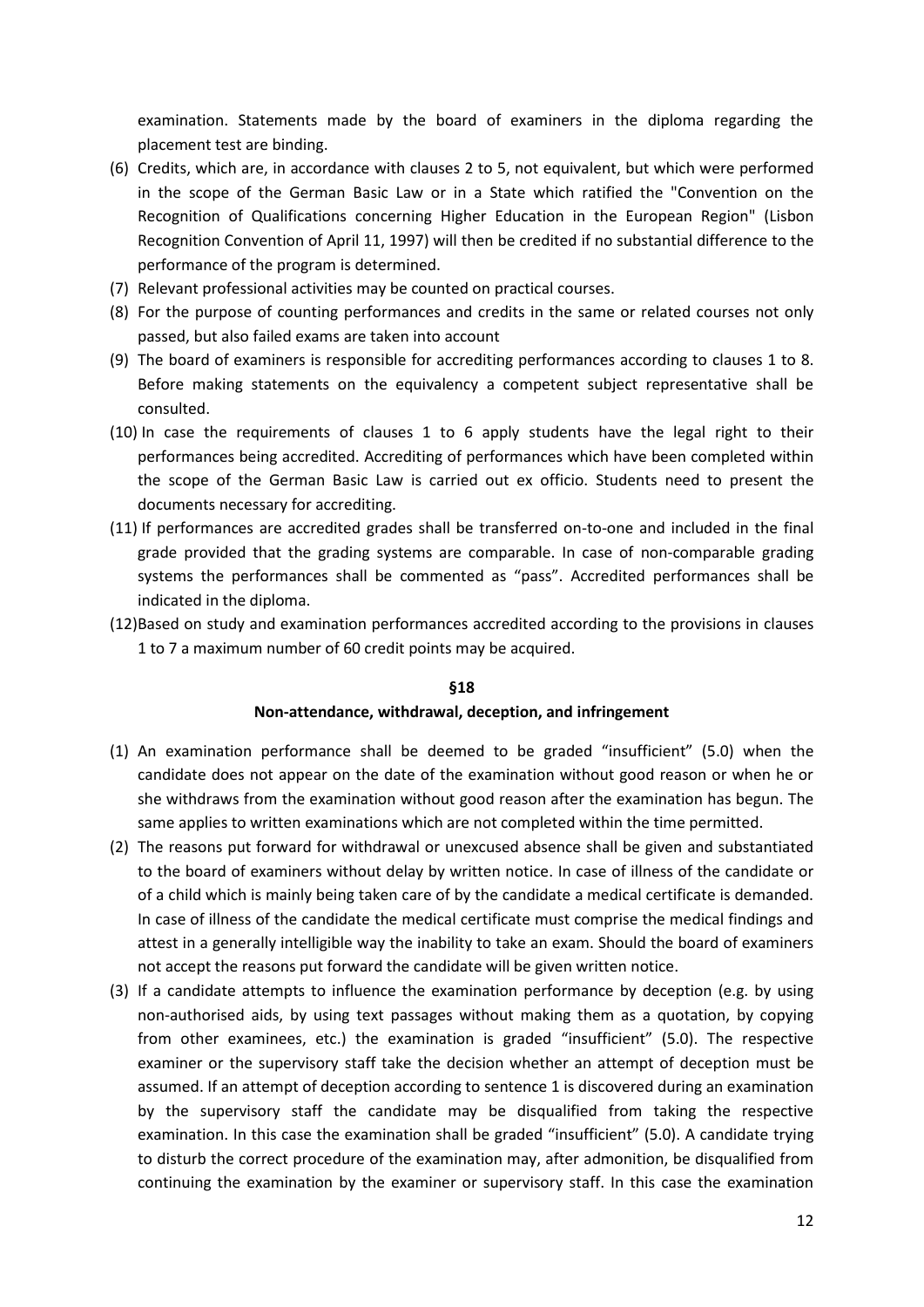performance concerned shall be graded "insufficient" (5.0). The respective reasons for the decision shall be put on record. In serious cases the board of examiners may disqualify the candidate from taking further examinations.

- (4) In examinations the board of examiners may demand a written statement from the candidate confirming that he or she has composed the document – in case of teamwork an accordingly marked part of the document – independently without having used any other sources and aids than those indicated in the text and that literal and analogous citations have been marked. §18, clause 9 remains unaffected.
- (5) The candidate may demand within a period of 14 days that decisions made according to clause 3 shall be reviewed by the board of examiners. Negative decisions shall be communicated to the candidate without delay; they shall be substantiated and must include information on legal remedies. The candidate shall be given the opportunity for a hearing before a decision is made.

# **I. Master's examination**

# **§ 19 Admission to the master's examination**

- (1) Students being enrolled in the master's program Automation and Robotics or as guest auditors according to §52, clause 2 Hochschulgesetz Nordrhein-Westfalen are admitted to the examinations of the master's program unless admission is refused according to clause 2.
- (2) Admission shall be refused if
	- 1. the canditate's master's examination in a master's program in Automation and Robotics has finally been rated as failed or a module examination referring to the mandatory modules listed in the appendix or an examination in a related course of studies has finally been rated as failed or
	- 2. after having taken an examination in one of the aforementioned courses of studies a definitive and legally binding judgement regarding the student's status of having finally failed has not yet been made due to a subsequent contestation of the board of examiners.

### **§ 20 Master's examination**

- (1) The master's examination consists of written and oral examinations; students must acquire 90 credit points within the scope of these examinations. A further 30 credit points shall be acquired by the master's thesis.
- (2) The modules to be studied as well as the corresponding credit points are listed in the appendix.

# **§ 21**

# **Evaluation of examination performances, acquiring credits, grading**

(1) Grades for examinations are determined by the respective examiners. The following grading system shall be applied:

 $1 = \text{very good} = \text{excellent result}$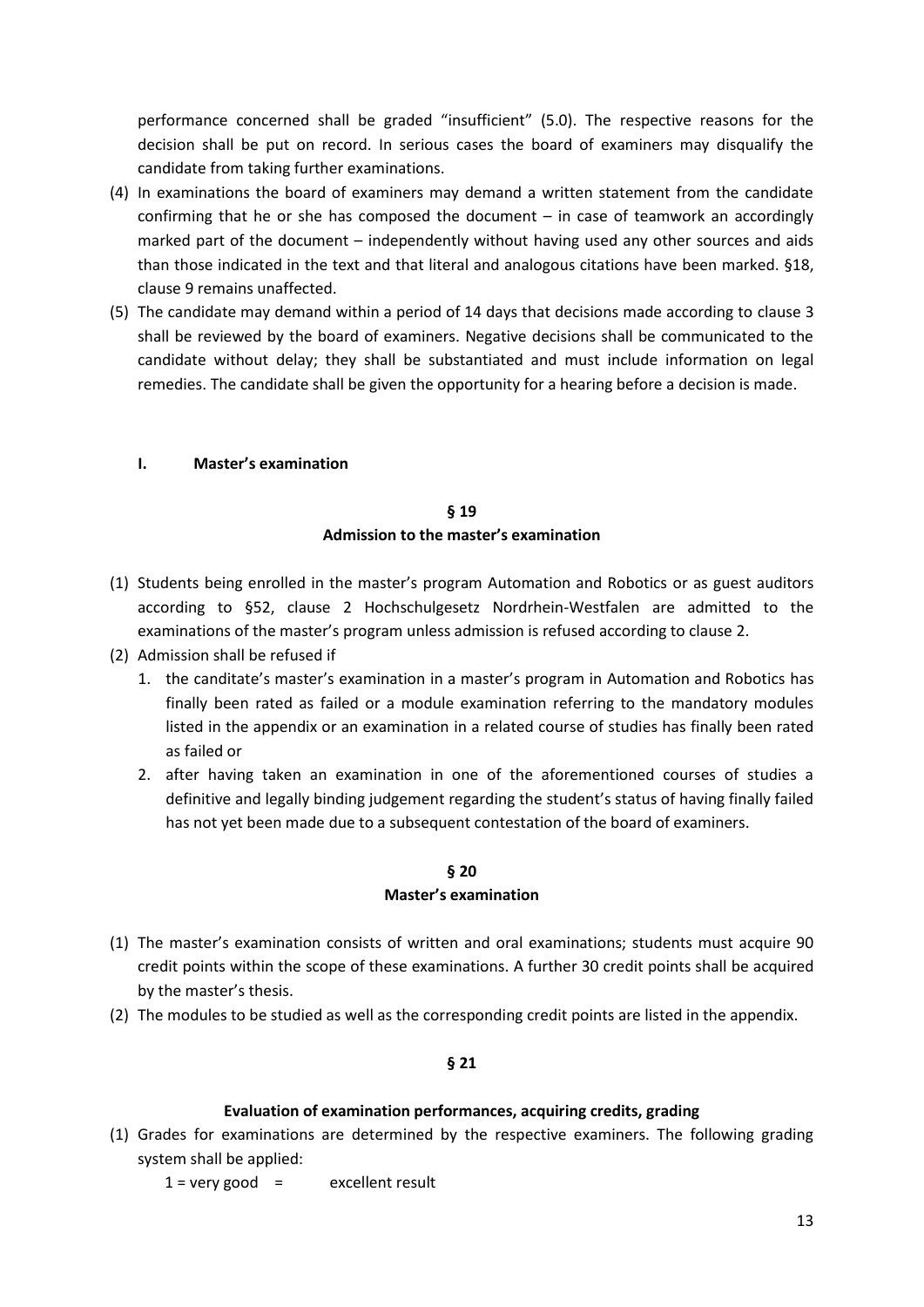- $2 = good$  = result that is considerably above average requirements
- 3 = satisfactory = results corresponding to average requirements
- 4 = sufficient = results that still meet the requirements despite their deficiencies
- 5 = insufficient = results that do not meet the requirements despite their deficiencies
- For more differentiated assessment of examinations grades may be reduced or raised by 0.3; grades 0.7, 4.3, 4.7, and 5.3 are excluded, though.
- (2) In consultation with the board of examiners, for examinations with tests that are not included in the final grade, the rating scale according to clause 1 is based on simplified scale as follows:

"passed" = a performance that satisfies the minimum requirements

"failed" = a performance that does not meet the requirements due to significant deficiencies.

- (3) The number of credit points assigned to each module can be acquired when the module has been graded at least "sufficient" (4.0) or rated as "pass".
- (4) A written examination, which was conducted exclusively in the multiple-choice method, is considered passed if
	- 1. 60% of the total score to be achieved has been achieved or
	- 2. the obtained score is not more than 22% lower than the average test performance of candidates who sat the examination.
- (5) If the candidate has achieved the minimum score in accordance with clause 4 and thus passed the test, the grade reads as follows:
	- $1 =$  "very good" if he or she has reached at least 75%
	- 2 = "good", if he or she has reached at least 50% but less than 75%
	- 3 = "satisfactory" if he or she has reached at least 25% but less than 50%
	- 4 = "sufficient" if he or she has reached no or less than 25%

beyond the minimum number of points to be achieved.

- (6) If an exam is only partially carried out in the multiple-choice method, this part is evaluated in the multiple-choice procedure according to clauses 4 and 5. The remaining tasks will be judged according to the usual and appropriate methods. The grade of the examination will be determined from both partially grades, weighted by the proportions of each overall scores respectively.
- (7) The grade of examination results evaluated by two examiners will be calculated from the arithmetic average of the two individual ratings. Clause 10 shall apply accordingly. However, the grade of the examination can only be "sufficient" or better or be "passed" when both examiners have at least the single grade of "sufficient" or "pass" fixed. In case a written test is judged by only one examiner with at least "sufficient" or "passed", the board of examiners, must determine a third examiner for the evaluation of the written test. Given the third examinter rates the workby "sufficient" or "passed", the grade of the written examination is formed from the arithmetic average of the two better grades, otherwise the note is "insufficient". If an oral examination of only one examiner rated at least "sufficient", the examination has to be repeated by two other examiners, appointed by the board of examiners, without imputation of a false test.
- (8) If a module is completed by a module examination this grade constitutes the module grade at the same time.
- (9) The overall grade of the master's examination is generated by the arithmetic average of the nonrounded module grades and the grade of the master's thesis, with the individual module grades and the grade of the master's thesis being weighted with the respective number of credit points.
- (10) The overall grade is at a mean: with an average up to  $1.5$  = very good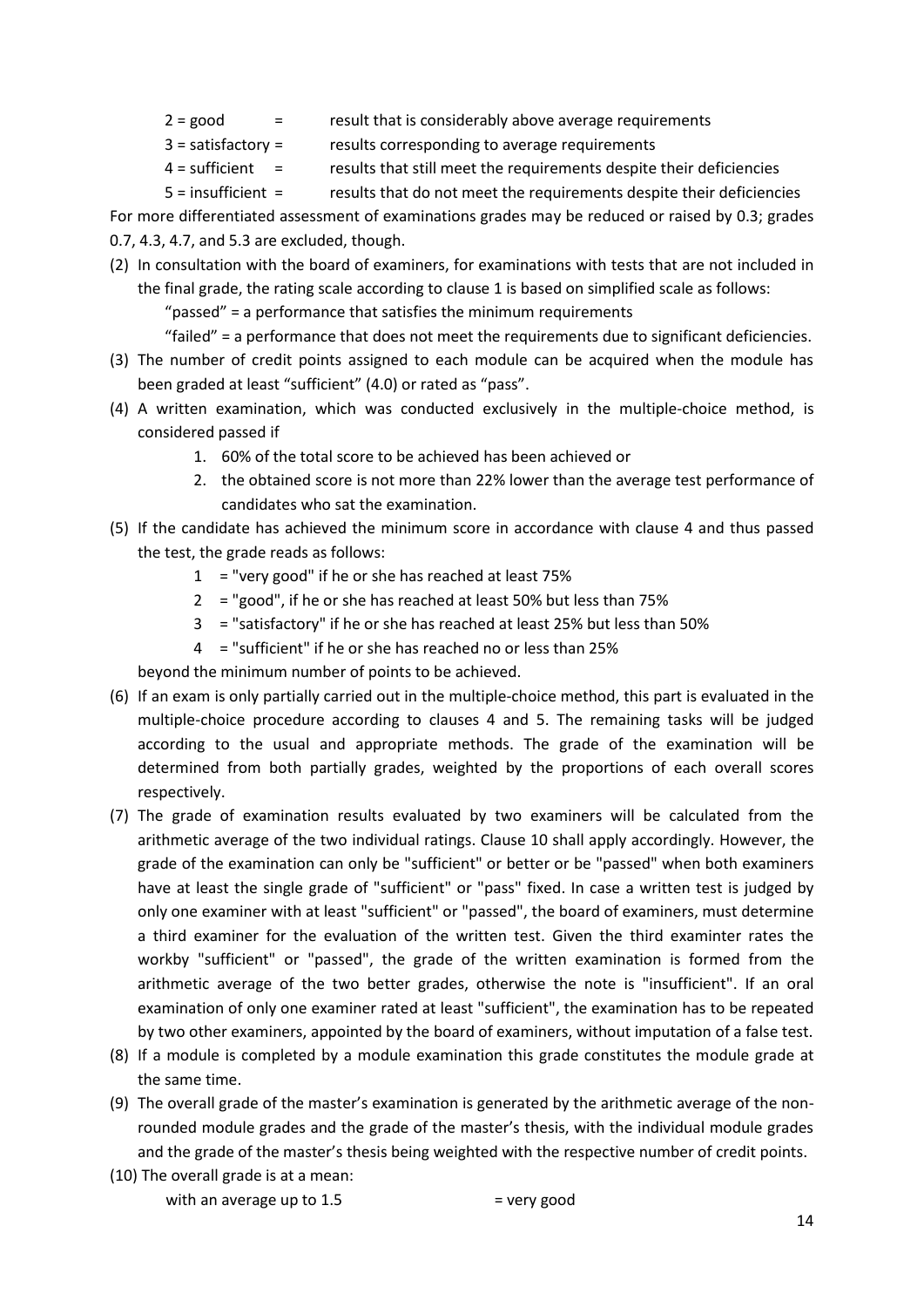| with an average above 1.5 up to 2.5 | $=$ good        |
|-------------------------------------|-----------------|
| with an average above 2.5 up to 3.5 | = satisfactory  |
| with an average above 3.5 up to 4.0 | $=$ sufficient  |
| with an average above 4.0           | = insufficient. |

When forming overall grades only the first decimal place behind the comma is considered; all other places are cancelled without rounding.

- (11) Instead of the overall grading of "very good" is the predicate "with distinction" granted if the thesis rated 1.0 and the arithmetic average weighted by the respective credit points module examinations is not worse than 1.2.
- (12) The overall grade shall also be indicated in the form of a grade corresponding to the European Credit Transfer System (ECTS). Moreover, ECTS grades may be issued for all graded examination performances. The board of examiners needs to decide on this matter. The ECTS grades are stated as follows:
	- A = usually approx. 10% of the best successful students;
	- B = usually approx. 25% of the next successful students;
	- C = usually approx. 30% of the next successful students;
	- D = usually approx. 25% of the next successful students;
	- E = usually approx. 10% of the next successful students.
- (13) ECTS grades are principally formed on the basis of a comparison of the cohorts of the last six semesters. Should this group be smaller than 50 persons the reference group shall be determined by including the last ten semesters. In principle, the current semester shall not be considered when forming the ECTS grades. As long as no statistical data for the calculation of a relative assessment is available no ECTS grades shall be issued. For legal reasons the board of examiners may decide to refrain from issuing ECTS grades. Corresponding information shall be published in the final document. When composing the reference group distinctions must be made as to degree and degree course. Furthermore, the composition of the reference group may be altered in well-founded cases. The board of examiners needs to decide on this matter.

#### **§ 22**

### **Master's thesis**

- (1) By writing the master's thesis, candidates or candidates can show their ability, to work on a distinct technical and scientific problem with scientific methods within a specified period. This includes the analysis of the relevant scientific preparatory work, the identification of appropriate solutions as well as the implementation of a solution and its evaluation. With the master's thesis 30 credit points can be acquired.
- (2) The master's thesis can be assigned and supervised by any professor, any assistant professor, and any habilitated lecturer qualified to teach at professorial level who works in research and teaching of the master's program Automation and Robotics. Other scientists complying with the requirements according to article 65, paragraph 1 Hochschulgesetz Nordrhein-Westfalen may be appointed as supervisor upon approval by the board of examiners.
- (3) In case a candidate cannot name a supervisor the chairman of the board of examiners provides for the candidate being assigned a topic for the master's thesis as well as a supervisor.
- (4) The master's thesis can be issued after the request of the candidate by the approval of the chairman of board of examiners. The timing of the issuing is to be recorded. The candidate can make suggestions for the topic of the thesis. The topic of the thesis must be assigned to the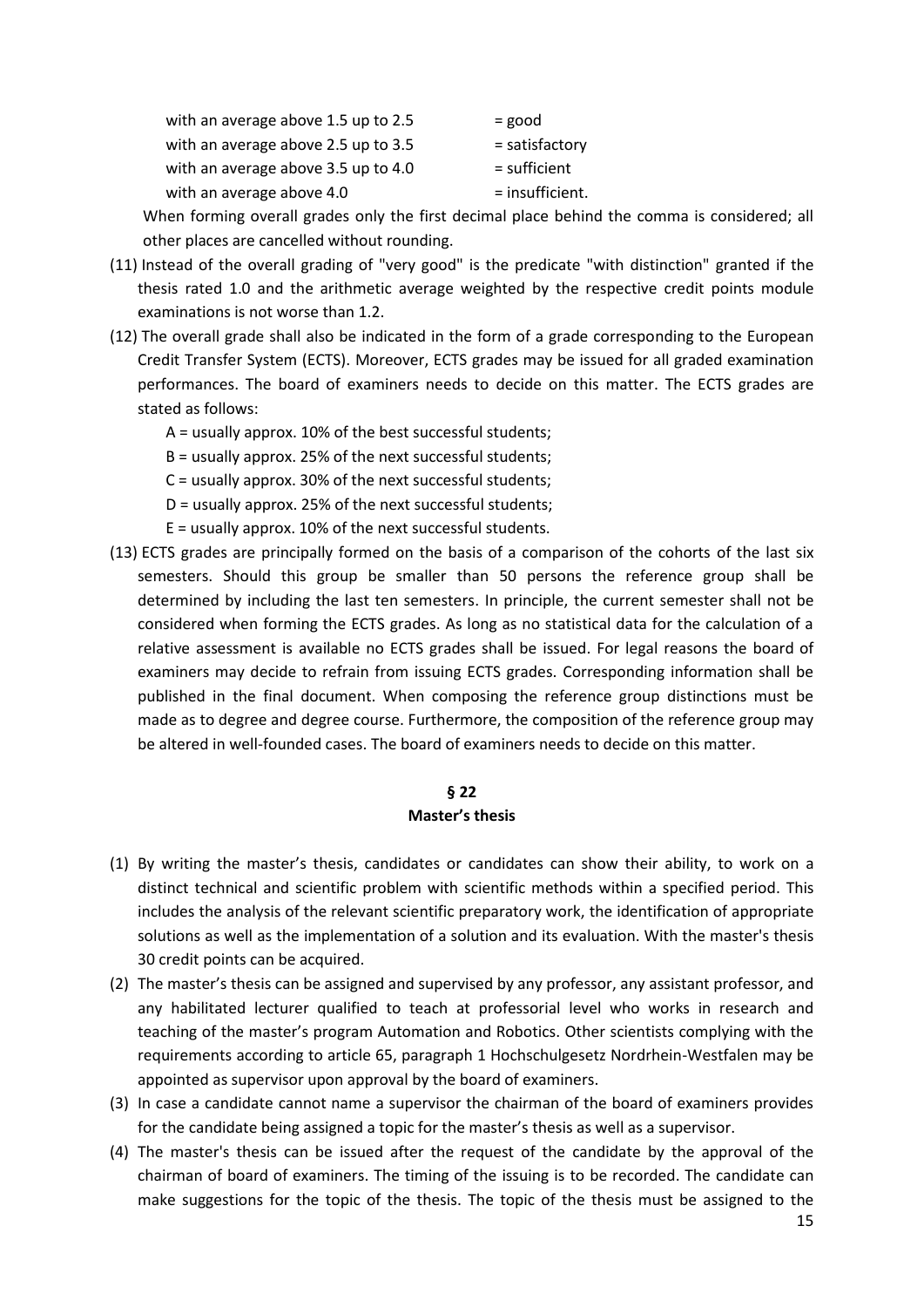candidate's major field of study, according to §7 clause 1. Is the major field of study by the choice of modules not yet clearly established prior to the issuing of the thesis, then the student has to specify in writing his or her major field of studies prior to the issuing of the thesis. The topic of the thesis can only be issued if the candidate has already acquired 80 credits. Within the 80 credits the candidate has already acquired all the credits of the first semester courses.

- (5) The topic of the master's thesis may only be returned once and within the first two weeks; in this case the master's thesis is considered as not commenced.
- (6) A completion period of six months is set for the master's thesis. Topic and scope must be so designed that the thesis can be completed within this period of time. Upon substantiated application of the candidate the chairman of the board of examiners may exceptionally grant an extension of up to four weeks in consultation with the supervisor. An application for extension must be filed two weeks before the completion period ends at the latest.
- (7) Benchmark for the length of the thesis is 60 pages, plus possibly an attachment. The master's thesis shall be issued in English language.
- (8) The master's thesis has to be the independent individual work. However, this does not mean that the topic of the thesis will not be processed within a workgroup. Here, it must be ensured that the gradable examination of the contribution of the individual work is clearly distinguishable and measurable and satisfies the requirements of paragraph 1.
- (9) The master's thesis includes the presentation of the work. The presentation takes place latest four weeks after the submission of the master thesis and lasts thirty minutes per candidate.
- (10)When submitting the master's thesis the candidate must affirm that he or she has written the thesis independently without having used any other sources and aids than those indicated in the text and that literal and analogous citations have been marked. Unpublished contributions have to be recorded in the source. A standard printed form issued by the Central Examination Office (Zentrale Prüfungsverwaltung) has to be used for the statutory declaration and contained with signature in the printed version of the master's thesis.

#### **§ 23**

### **Acceptance and evaluation of the master's thesis**

- (1) The master's thesis is be submitted to the board of examiners via the Deanery (Dekanat) of the Faculty of Electrical Engineering and Information Technology in triplicate and, in addition, electronically stipulated for a software product for plagiarism detection. The date of submission shall be recorded. When posting the documents the date of the postmark shall be valid. In case the master's thesis is not submitted at due date it shall be graded "insufficient" (5.0).
- (2) The master's thesis shall be reviewed and rated by two examiners. One examiner shall be the supervisor (first reviewer) of the thesis. The second examiner (second expert) shall be appointed by the chairman of the board of examiners. Individual assessment shall be made according to §17, clause 1 and must be substantiated in writing.
- (3) The grade of the master's thesis shall be generated by the arithmetic average of the individual grades provided that the difference does not exceed 2.0. In case the difference exceeds 2.0 or if the master's theses is judged by only one examiner with at least "sufficient" (4.0) the board of examiners will appoint a third examiner to review and rate the thesis. In this case the grade shall be generated by the arithmetic average of the two best grades. §17, clause 10 applies accordingly. However, the thesis can only be grated "insufficient" (5.0) when at least two grades are "insufficient" (5.0).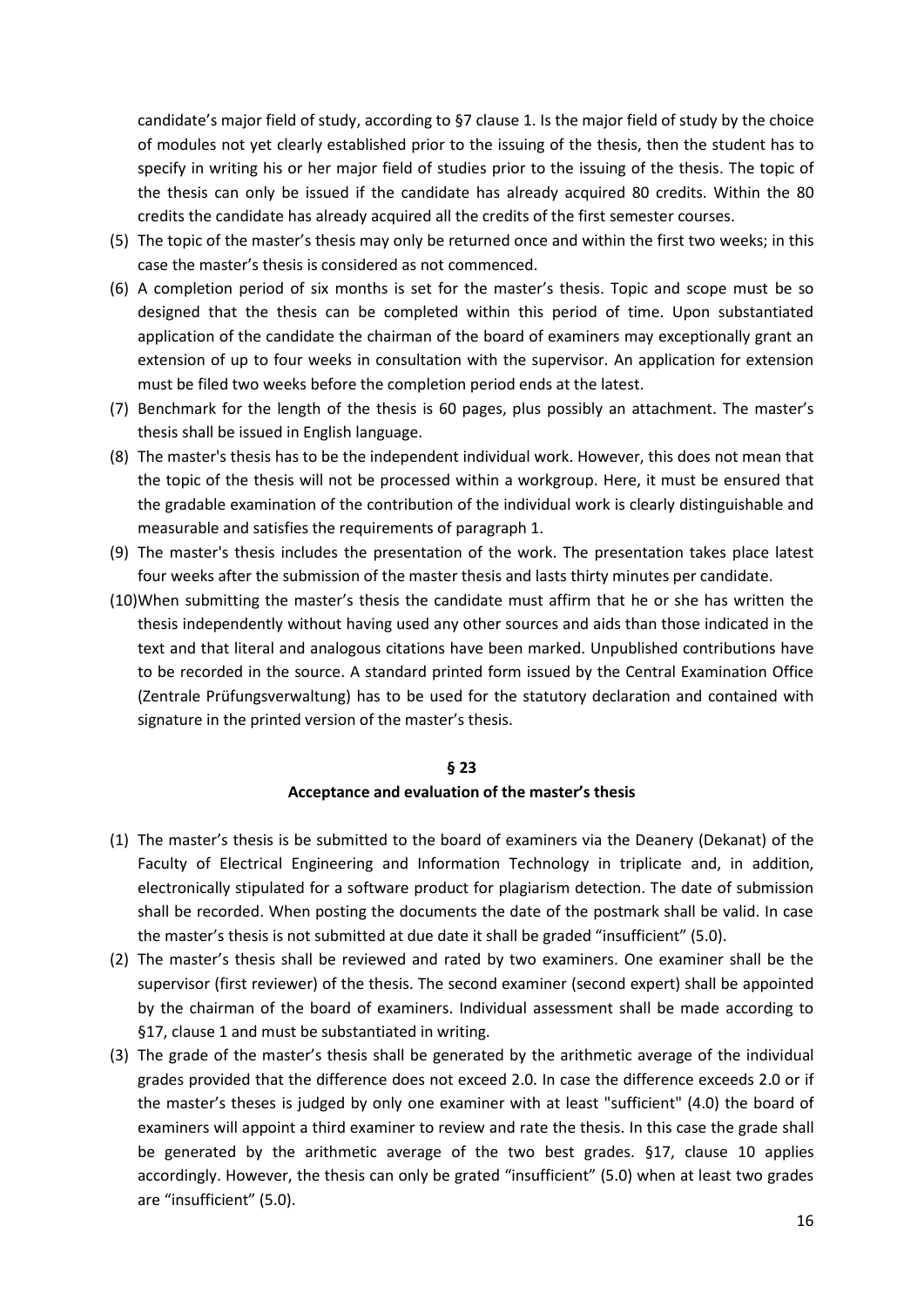(4) The candidate shall be informed about the evaluation of the master's thesis eight weeks after submission at the latest.

# **§ 24 Additional qualifications**

- (1) Before taking the final examination the candidate may take additional examinations in modules other than those required by the examination regulations. With these tests, no credits can be earned. It can also subjects of other courses of the Technical University of Dortmund be elected and tested.
- (2) Upon application by the candidate the results of examinations completed in these additional subjects are indicated in the diploma; however, they are not included when determining the overall grades.

# **§ 25 Diploma and diploma supplement**

- (1) Directly, but not later than four weeks after the last examination has been rated the candidate receives a diploma certifying that he or she has successfully completed the master's examination. The diploma dates from the day of the last examination was taken. The diploma includes the overall grade of the master's examination as well as the ECTS grade according to §17, clause 12, the topic and grade of the master's thesis, modules and module grades as well as the number of credit points earned in each module.
- (2) The master's degree informs about the major field of studies.
- (3) Upon request of the candidate the diploma may comprise additional study and examination performances which have not been included in the module and overall grade.
- (4) A diploma supplement is added to the diploma. It describes type, content, and qualification level of the course of studies. Furthermore, the diploma supplement includes information on the university and the system of higher education respectively. The diploma supplement is issued in German and English language. An overview of the study and examination performances accomplished (Transcript of Records) is added to the diploma.
- (5) Upon request the candidate may be issued a certificate before the master's examination has been completed including examination performances accomplished so far (Notenbescheinigung); the certificate shall specify the successfully completed modules an credit points earned as well as examination performances and grades according to \$17, clause 1 and the corresponding grades according to ECTS. This certificate may only be issued once per semester.
- (6) The diploma is signed by the chairman of the board of examiners.
- (7) The diploma and certificates shall also be issued in English language.

# **§ 26**

# **Master's degree certificate**

(1) The candidate receives a master's degree certificate including the date of the diploma. It certifies the conferment of the master's degree according to article 4.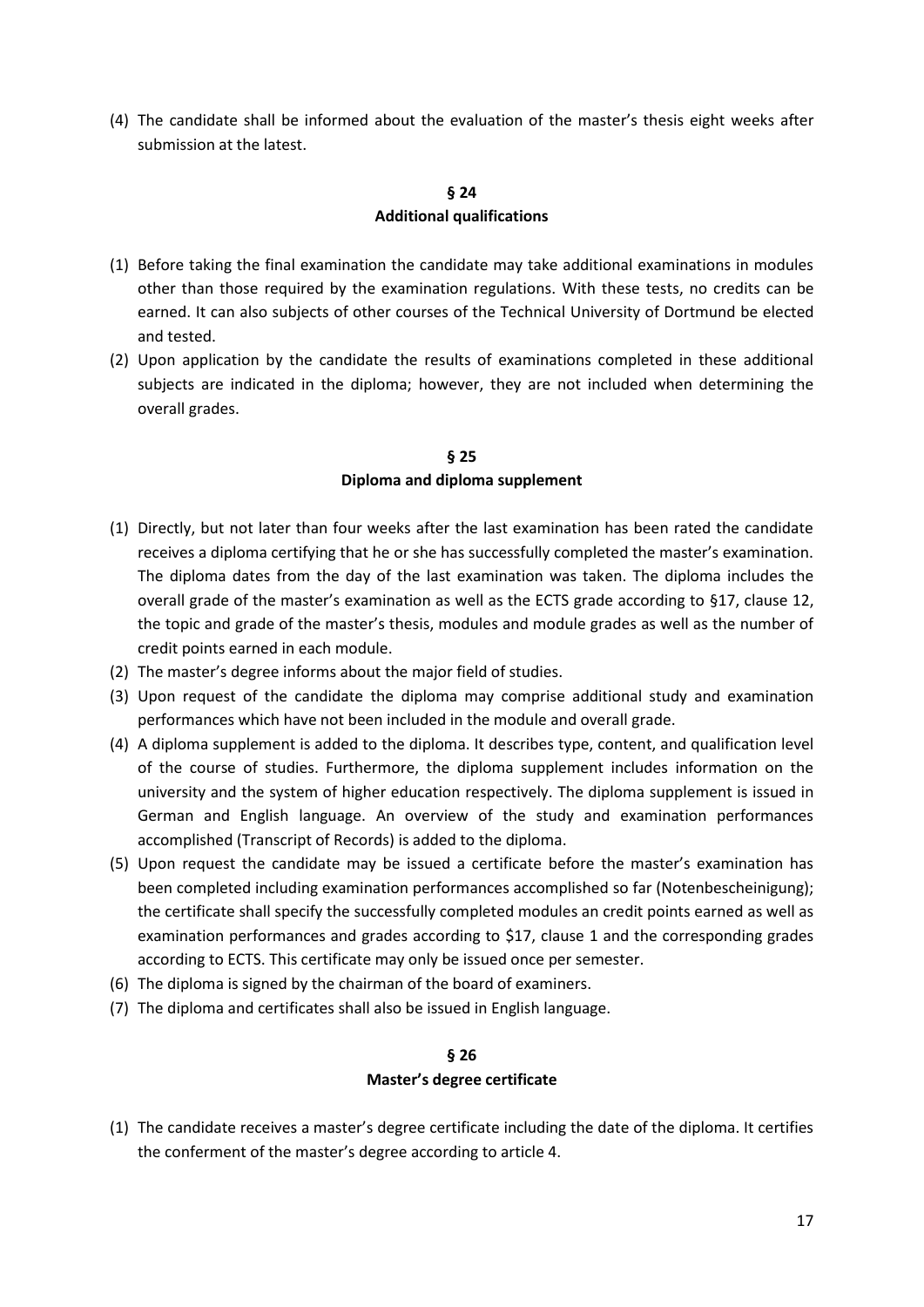- (2) The master's degree certificate is signed by the dean of the Faculty of Electrical Engineering and Information Technology and the chairman of the board of examiners and provided with the faculty's seal.
- (3) The candidate receives one copy of the master's degree in German and in English.
	- **II. Final provisions**

# **§ 27 Invalidity of the examination and deprivation of the master's degree**

- (1) If a candidate has cheated in an examination and if this fact does not become known until after the diploma has been delivered the board of examiners may subsequently amend the grades for those examinations the candidate has cheated in and may declare the examination as entirely or partially failed.
- (2) If the conditions for admission to an examination were not fulfilled without the candidate intending to cheat in this matter and if this fact does not become known until after the diploma has been delivered this deficiency may be resolved by passing the examination. If a candidate has deliberately obtained admission to an examination by unjust means the board of examiners shall decide on the legal consequences with respect to Verwaltungsverfahrengesetz Nordrhein-Westfalen (Administrative Procedures Act for the Land North Rhine-Westphalia).
- (3) According to the clauses 1 and 2, before a decision is taken the candidate concerned shall be given the opportunity to comment on the incident.
- (4) A decision made according to clause 1 and clause 2 sentence 2 the incorrect diploma shall be revoked and, where appropriate, a new diploma shall be issued. A decision made according to clause 1 and clause 2 sentence 2 is excluded after a period of five years after having issued the diploma.
- (5) The master's degree is annulled and the master's degree certificate shall be revoked if it subsequently turns out that it has been obtained by deception or if basic requirements for its conferment have been assumed by mistake. The faculty board of the Faculty of Electrical Engineering and Information Technology decides on deprivation.

# **§ 28**

# **Access to examination documents**

- (1) After the result of an examination has been announced students are allowed inspection of their written test(s). Time and place of the inspection are determined by the examiners and shall be announced on the date of the examination at the latest.
- (2) Upon request students may also be allowed inspection of further written examination performances, related reports by the examiners, and the minutes of the examination. Application needs to be filed and addressed to the chairman of the board of examiners within three months after the examination results have been announced. The chairman of the board of examiners determines time and place of the inspection.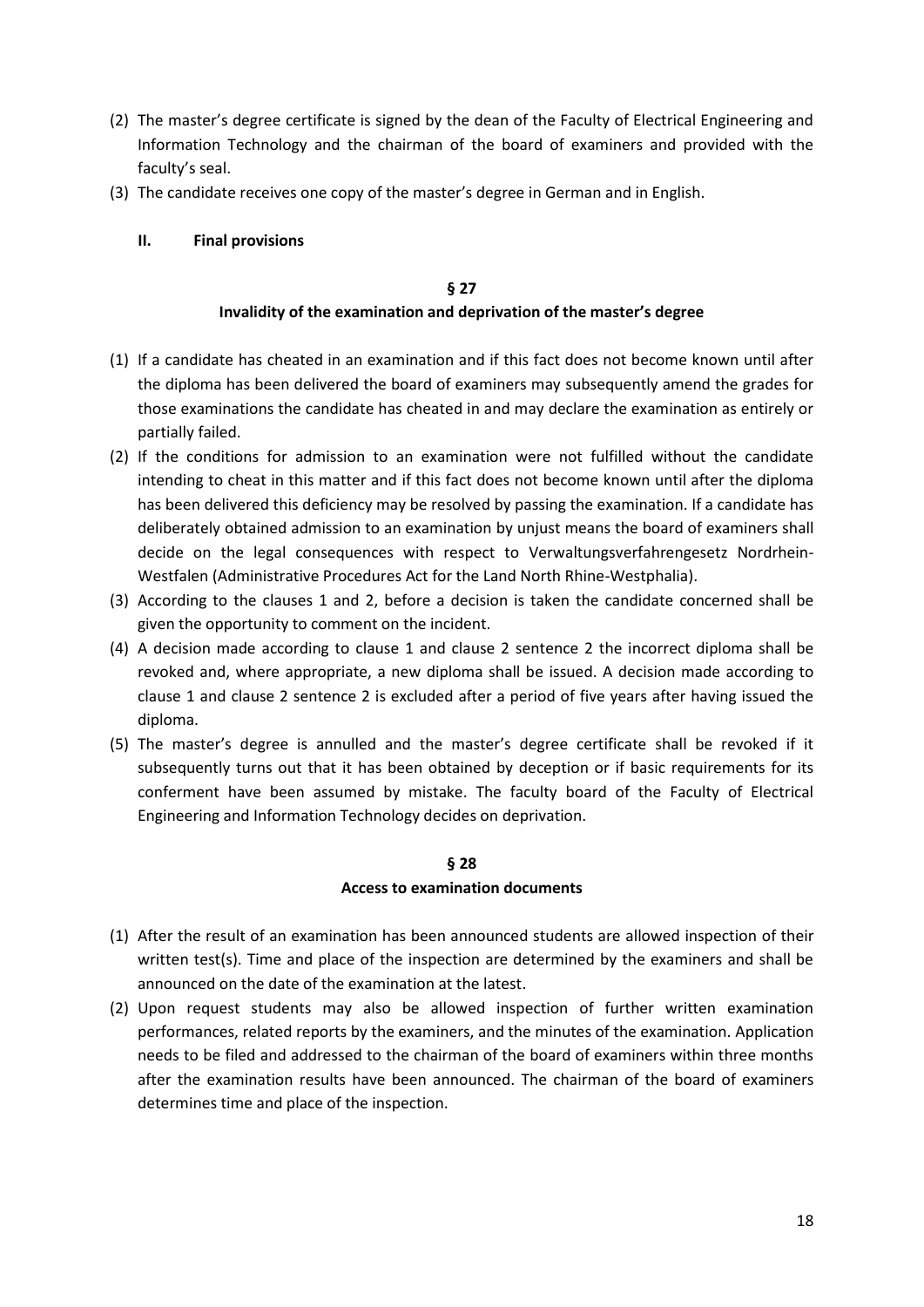### **Area of application, effective date and publication of the examination regulations**

- (1) These regulations apply to all students who first enrolled in the winter semester 2012/2013 in the master's program Automation and Robotics at the University of Dortmund.
- (2) The §9 clause 3 sentences 4, 8, 9, 11, 12, the §17, clause 4 to 6, the §18, clauses 8 and 9, and the §19, clause 1 shall apply to all students in the master's program Automation and Robotics at the Technical University of Dortmund.
- (3) These examination regulations are published in the official gazette of Technische Universität Dortmund and shall come into effect on October 1, 2012.

Issued on the basis of the resolution adopted by the faculty board on May 22, 2013 and by the rector's board of the Technische Universität Dortmund on July 18, 2013.